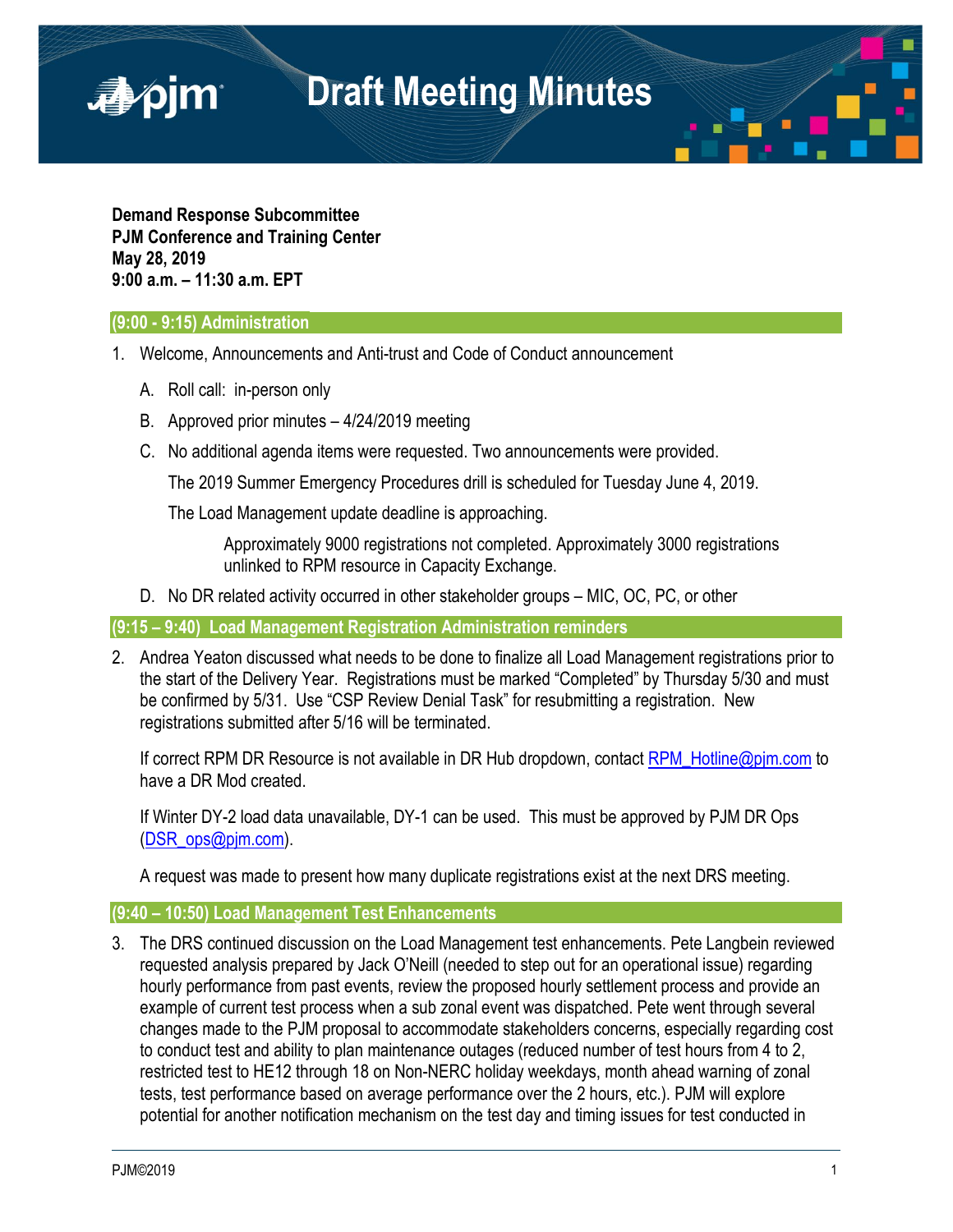March (CSP needs enough time to gather data to determine if retest in April, last month of winter period, is needed). Changes are in red in the matrix.

The DRS will be polled either at the June DRS or shortly thereafter regarding the proposals.

### **(11:00 – 11:20) DR Hub On-Site Generator/Battery information**

4. DR Hub was updated with new On-Site Generator/Battery information as previously discussed at the DRS. Masha Nyemko reviewed the fields that should be updated by June  $30<sup>th</sup>$ . If the type of agreement selected is "WMPA or ISA, new economic registrations must submit a CBL review.

It was brought up that due to administrative burden, there may not be sufficient enough time to gather all the necessary information. PJM did publish the schedule and reminder the DRS a few times over the last 6 months. These are not new changes and CSPs should have been collecting this information over the last several months.

### **Future Agenda Items**

■pim

**Future Meeting Dates**

Participants will have the opportunity to request the addition of any new item(s) to the agenda of a future meeting.

| <b>I AMIC MCCMIN DAILS</b> |           |                      |                                         |
|----------------------------|-----------|----------------------|-----------------------------------------|
| Tuesday                    | 5/28/2019 | $9:00$ am $-4:00$ pm | PJM Conference & Training Center/ Webex |
| Wednesday                  | 6/19/2019 | $9:00$ am $-4:00$ pm | PJM Conference & Training Center/ Webex |
| Tuesday                    | 7/23/2019 | $9:00$ am $-4:00$ pm | PJM Conference & Training Center/ Webex |
| Tuesday                    | 8/13/2019 | $9:00$ am $-4:00$ pm | PJM Conference & Training Center/ Webex |
| Thursday                   | 9/5/2019  | $9:00$ am $-4:00$ pm | PJM Conference & Training Center/ Webex |
| Wednesday                  | 10/2/2019 | $9:00$ am $-4:00$ pm | PJM Conference & Training Center/ Webex |
| Wednesday                  | 11/6/2019 | $9:00$ am $-4:00$ pm | PJM Conference & Training Center/ Webex |
| Monday                     | 12/9/2019 | $9:00$ am $-4:00$ pm | PJM Conference & Training Center/ Webex |
|                            |           |                      |                                         |

Author: Jack Thomas

| Langbein (Chair)   | Peter        | PJM Interconnection,<br>LLC.        | Not Applicable        |
|--------------------|--------------|-------------------------------------|-----------------------|
| Thomas (Secretary) | Jack         | PJM Interconnection,<br><b>LLC</b>  | Not Applicable        |
| Colbert            | Cathleen     | <b>NRG Power Marketing</b><br>LLC.  | <b>Other Supplier</b> |
| Foladare           | <b>Ken</b>   | Tangibl                             | Not Applicable        |
| Kauffman           | <b>Brian</b> | EnerNOC, Inc.                       | <b>Other Supplier</b> |
| Kogut              | George       | New York Power<br>Authority         | Other Supplier        |
| Long               | Glenn        | PJM Interconnection,<br>LLC.        | Not Applicable        |
| Lu                 | Chenchao     | PJM Interconnection,<br><b>LLC</b>  | Not Applicable        |
| Marzewski          | Skyler       | Monitoring Analytics,<br><b>LLC</b> | Not Applicable        |
| McAnany            | James        | PJM Interconnection,<br>LL C        | Not Applicable        |
| Nyemko             | Masha        | PJM Interconnection,                | Not Applicable        |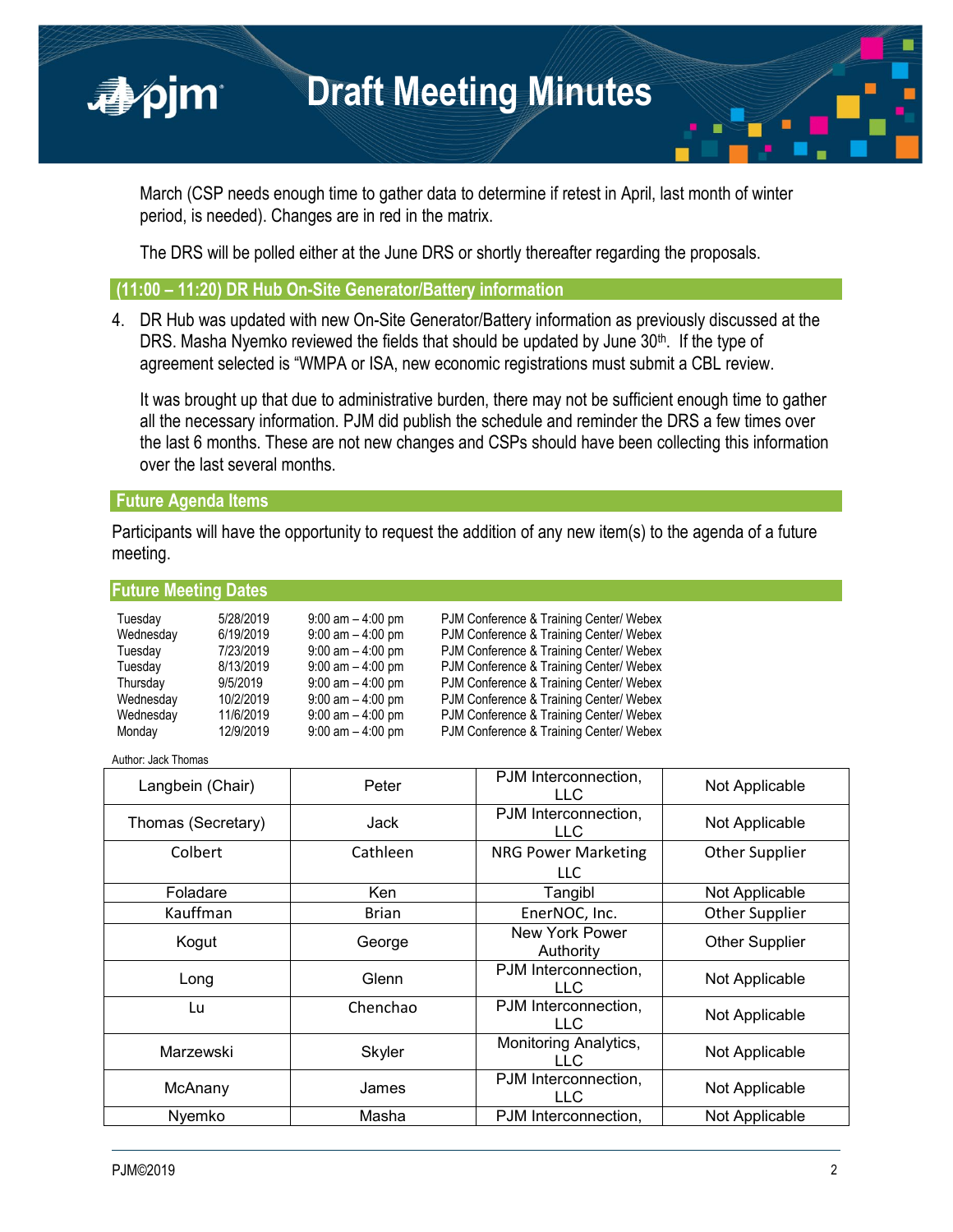

|             |        | <b>LLC</b>                         |                         |
|-------------|--------|------------------------------------|-------------------------|
| O'Neill     | Jack   | PJM Interconnection,<br><b>LLC</b> | Not Applicable          |
| Scarpignato | David  | Calpine Energy Services,           | <b>Generation Owner</b> |
|             |        | L.P.                               |                         |
| Smith       | Eric   | Zome Energy Networks               | <b>Other Supplier</b>   |
| Sweeney     | Rory   | <b>GT Power Group</b>              | Not Applicable          |
| Yeaton      | Andrea | PJM Interconnection,<br>LL C       | Not Applicable          |

## **In Attendance via WebEx / Teleconference**

| Ainspan  | Malcolm      | <b>Energy Curtailment</b>    | <b>Other Supplier</b>       |
|----------|--------------|------------------------------|-----------------------------|
|          |              | Specialists, Inc.            |                             |
| Anthony  | Jason        | KORenergy, Ltd.              | <b>Other Supplier</b>       |
| Campbell | <b>Bruce</b> | EnergyConnect, Inc.          | <b>Other Supplier</b>       |
| Cornett  | Stephanie    | East Kentucky Power          | <b>Transmission Owner</b>   |
|          |              | Cooperative, Inc.            |                             |
| Davis    | James Jim    | <b>Dominion Energy</b>       | <b>Generation Owner</b>     |
|          |              | Marketing, Inc.              |                             |
| DeVito   | Anthony      | Direct Energy Services,      | Other Supplier              |
|          |              | <b>LLC</b>                   |                             |
| Drom     | Richard      | <b>Eckert Seamans</b>        | Not Applicable              |
| Dugan    | Chuck        | <b>East Kentucky Power</b>   | <b>Transmission Owner</b>   |
|          |              | Cooperative, Inc.            |                             |
| Ehrichs  | Lisa         | <b>Duke Energy Business</b>  | <b>Generation Owner</b>     |
|          |              | Services LLC                 |                             |
| Feldman  | <b>Brett</b> | Navigant Consulting,         | Not Applicable              |
|          |              | Inc.                         |                             |
| Filomena | Guy          | <b>Customized Energy</b>     | Not Applicable              |
|          |              | Solutions, Ltd.              |                             |
| Ford     | Adrien       | Old Dominion Electric        | <b>Electric Distributor</b> |
|          |              | Cooperative                  |                             |
| Garnett  | Bryan        | Duke Energy Ohio, Inc.       | <b>Transmission Owner</b>   |
| Gates    | Terry        | Appalachian Power            | <b>Transmission Owner</b>   |
|          |              | Company                      |                             |
| Gouin    | Marlena      | <b>FirstEnergy Solutions</b> | <b>Transmission Owner</b>   |
|          |              | Corp.                        |                             |
| Hendrzak | Chantal      | PJM Interconnection,         | Not Applicable              |
|          |              | <b>LLC</b>                   |                             |
| Horning  | Lynn         | <b>Customized Energy</b>     | Not Applicable              |
|          |              | Solutions, Ltd.              |                             |
| Horstman | Andrew       | <b>Wabash Valley Power</b>   | <b>Electric Distributor</b> |
|          |              | Association, Inc.            |                             |
| Hyzinski | Tom          | <b>GT Power Group</b>        | Not Applicable              |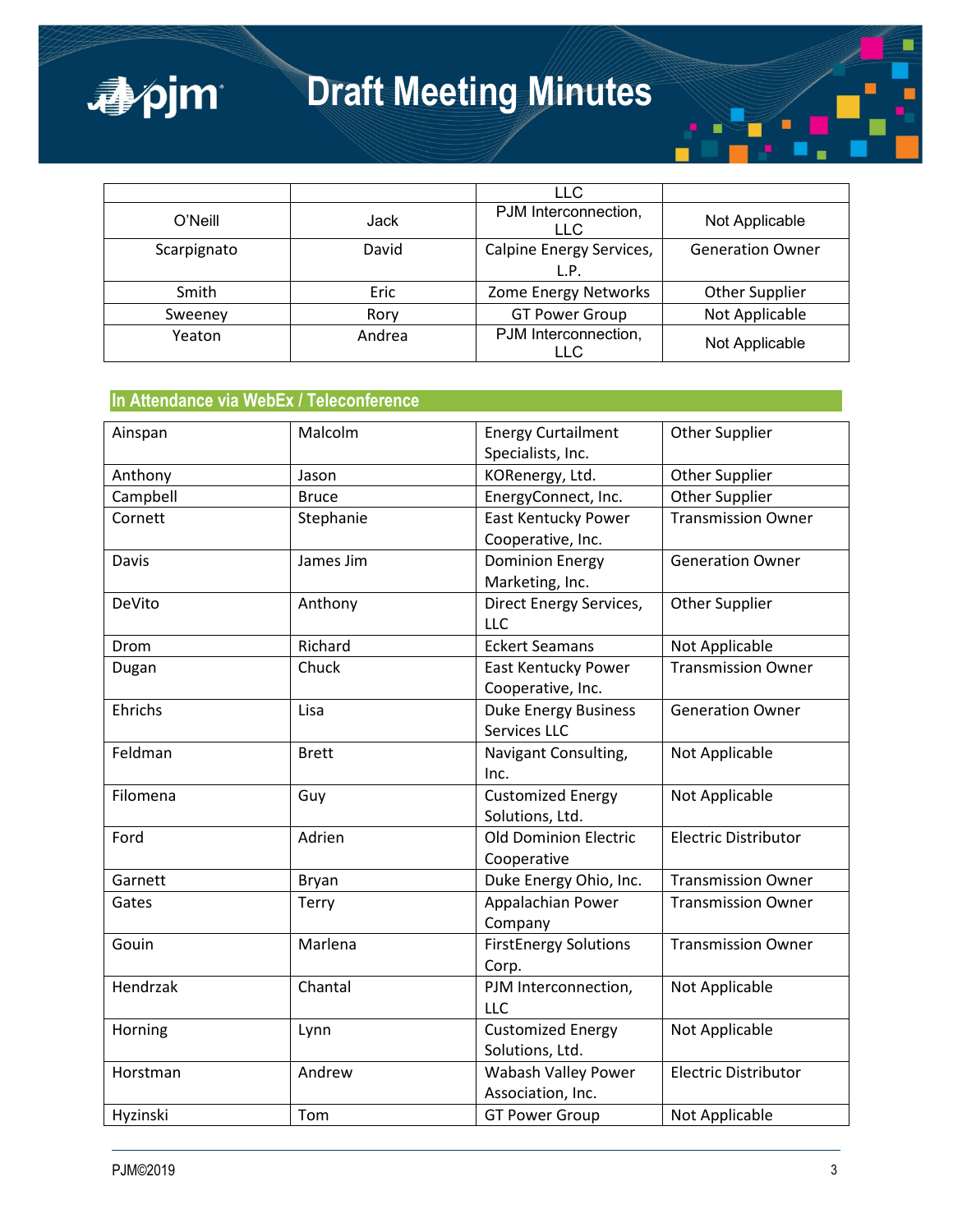

| Mabry      | David            | McNees Wallace &              | Not Applicable              |
|------------|------------------|-------------------------------|-----------------------------|
|            |                  | <b>Nurick LLC</b>             |                             |
| Matheson   | Doug             | EnerNOC, Inc.                 | <b>Other Supplier</b>       |
| McDaniel   | John             | <b>Baltimore Gas and</b>      | <b>Transmission Owner</b>   |
|            |                  | <b>Electric Company</b>       |                             |
| Midgley    | Sharon           | <b>Exelon Business</b>        | <b>Transmission Owner</b>   |
|            |                  | Services Company, LLC         |                             |
| Miller     | Amy              | <b>Union Electric Company</b> | <b>Other Supplier</b>       |
|            |                  | d/b/a Ameren Missouri         |                             |
| Miller     | John             | <b>Commonwealth Edison</b>    | <b>Transmission Owner</b>   |
|            |                  | Company                       |                             |
| Norton     | Chris            | American Municipal            | <b>Electric Distributor</b> |
|            |                  | Power, Inc.                   |                             |
| Ondayko    | <b>Brock</b>     | Appalachian Power             | <b>Transmission Owner</b>   |
|            |                  | Company                       |                             |
| Philip     | Richard (Rich)   | <b>Duke Energy Business</b>   | <b>Transmission Owner</b>   |
|            |                  | <b>Services LLC</b>           |                             |
| Philips    | Marjorie (Marji) | Direct Energy Business,       | <b>Other Supplier</b>       |
|            |                  | <b>LLC</b>                    |                             |
| Pisarcik   | Dave             | <b>Customized Energy</b>      | Not Applicable              |
|            |                  | Solutions, Ltd.*              |                             |
| Polka      | Joseph           | Duquesne Light                | <b>Transmission Owner</b>   |
|            |                  | Company                       |                             |
| Ring       | Eric             | <b>Enerwise Global</b>        | <b>Other Supplier</b>       |
|            |                  | Technologies, Inc.            |                             |
| Sasser     | Jonathan         | <b>Customized Energy</b>      | Not Applicable              |
|            |                  | Solutions, Ltd.*              |                             |
| Schaefer   | Stephen (Steve)  | <b>SAS Energy</b>             | Not Applicable              |
| Singer     | Chad             | <b>Fellon McCord</b>          | Not Applicable              |
| Sturgeon   | John             | Duke Energy Carolinas,        | Other Supplier              |
|            |                  | LLC                           |                             |
| Swalwell   | <b>Brad</b>      | <b>Tangent Energy</b>         | <b>Other Supplier</b>       |
|            |                  | Solutions, Inc.               |                             |
| Thomas     | Frankie          | AEP Energy Partners,          | <b>Transmission Owner</b>   |
|            |                  | Inc.                          |                             |
| Trevino    | Rita             | Siemens Industry, Inc.        | <b>Other Supplier</b>       |
| Webster    | John             | Icetec.com, Inc.              | <b>Other Supplier</b>       |
| Winkler    | Eric             | <b>Winkler Energy</b>         | Not Applicable              |
|            |                  | Consulting                    |                             |
| Xenopoulos | Damon            | Brickfield, Burchette,        | Not Applicable              |
|            |                  | Ritts & Stone, P.C.           |                             |

#### **Antitrust:**

You may not discuss any topics that violate, or that might appear to violate, the antitrust laws including but not limited to agreements between or among competitors regarding prices, bid and offer practices, availability of service, product design, terms of sale, division of markets, allocation of customers or any